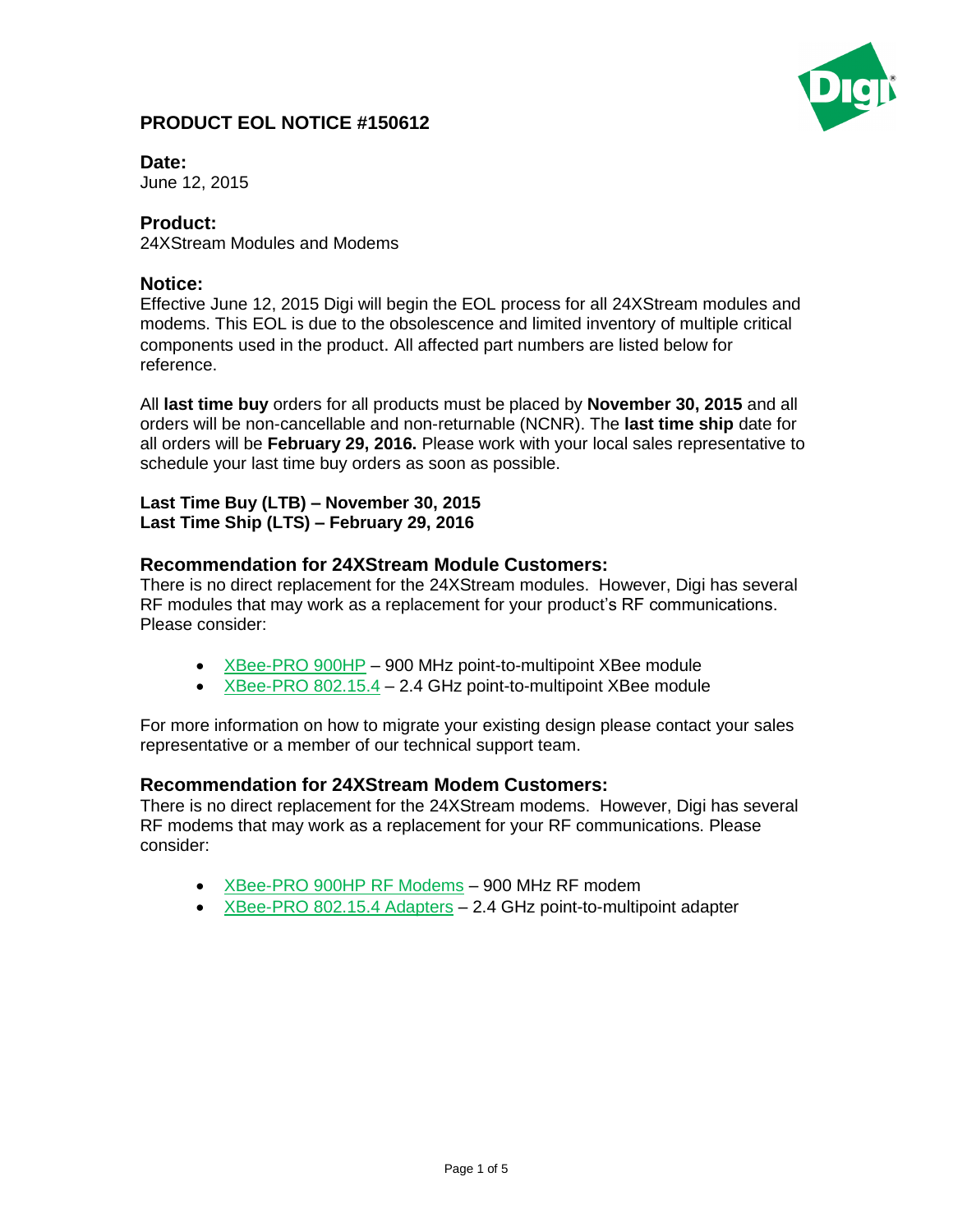# **Affected Part Numbers:**

| <b>Item Number</b> | <b>Item Description</b>              |
|--------------------|--------------------------------------|
| X24-009-DK         | 2.4GHz- 9600 bps- 3" Wire & RP       |
| X24-009-DK-INT     | 2.4GHz- 9600 bps- 3" Wire & RP       |
| X24-009NMC         | 24XStream -2.4GHz-9600bps -MM        |
| X24-009NMI         | 24XStream - 2.4GHz-9600bps - MM      |
| X24-009NMI-C10     | 24XStream -2.4GHz-9600bps -MM        |
| X24-009NMI-I046    | 24XStream - 2.4GHz-9600bps I046 - MM |
| X24-009NNC         | 24XStream -2.4GHz-9600bps -No        |
| X24-009NNI         | 24XStream -2.4GHz-9600bps -No        |
| X24-009NSC         | 24XStream - 2.4GHz-9600bps - RP      |
| X24-009NSC-I014    | 24XStream - 2.4GHz-9600bps - RP      |
| X24-009NSC-I023    | 24XStream - 2.4GHz-9600bps - RP      |
| X24-009NSC-I025    | 24XStream - 2.4GHz-9600bps - RP      |
| X24-009NSC-I027    | 24XStream - 2.4GHz-9600bps - RP      |
| X24-009NSI         | 24XStream -2.4GHz-9600bps -RP        |
| X24-009NSI-041C7   | 24XStream - 2.4GHz-9600bps - RP      |
| X24-009NSI-7310    | 24XStream, 2.4G 9.6k SMA F/W 5000    |
| X24-009NSI-C7      | 24XStream -2.4GHz-9600bps -RP        |
| X24-009NSI-I019    | 24XStream - 2.4GHz-9600bps - RP      |
| X24-009NSI-I023    | 24XStream - 2.4GHz-9600bps - RP      |
| X24-009NSI-I027    | 24XStream - 2.4GHz-9600bps I027      |
| X24-009NSI-I046    | 24XStream, 2.4GHz-9.6bps I046        |
| X24-009NST         | 24XStream -2.4GHz-9600bps -RP        |
| X24-009NST-I046    | 24XStream, 2.4GHz 9.6bps I046        |
| X24-009PKC-E       | 24XStream-PKG-ETH-2.4GHz-9600b       |
| X24-009PKC-E023    | 24XStream-PKG-ETH-2.4GHz-9600b       |
| X24-009PKC-EA      | 2.4XStream - PKG-ETH-2.4GHz-960      |
| X24-009PKC-EA023   | 24XStream - PKG-ETH-2.4GHz-960       |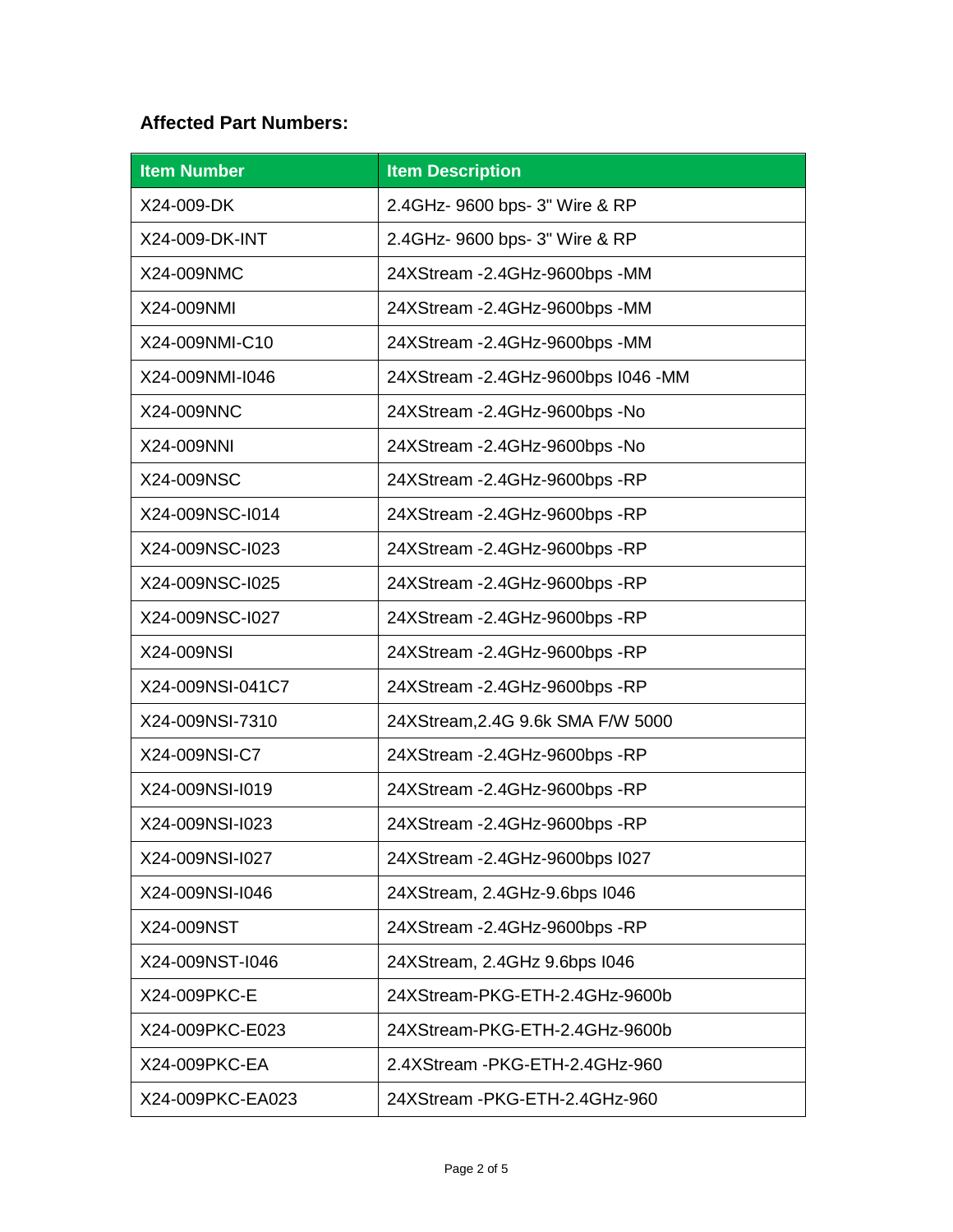| X24-009PKC-R     | 24XStream-PKG-SER-2.4GHz-9600b  |
|------------------|---------------------------------|
| X24-009PKC-R-023 | 24XStream-PKG-SER-2.4GHz-9600b  |
| X24-009PKC-R-027 | 24XStream-PKG-SER-2.4GHz-9600b  |
| X24-009PKC-RA    | 24XStream-PKG-SER-2.4GHz-9600b  |
| X24-009PKC-RA023 | 24XStream-PKG-SER-2.4GHz-9600b  |
| X24-009PKC-RA027 | 24XStream-PKG-SER-2.4GHz-9600b  |
| X24-009PKC-RA-W  | 24XStream-PKG-SER-2.4GHz-9600b  |
| X24-009PKC-U     | 24XStream-PKG-USB-2.4GHz-9600b  |
| X24-009PKC-UA    | 24XStream-PKG-USB-2.4GHz-9600b  |
| X24-009PKC-UA027 | 24XStream-PKG-USB-2.4GHz-9600b  |
| X24-009PKC-UA-NL | 24XStream-PKG-USB-2.4GHz-9600b  |
| X24-009PKC-U-NL  | 24XStream-PKG-USB-2.4GHz-9600b  |
| X24-009PKI-R     | 24XStream-PKG-SER-2.4GHz-9600b  |
| X24-009PKI-R-019 | 24XStream-PKG-SER-2.4GHz-9600b  |
| X24-009PKI-R-023 | 24XStream-PKG-SER-2.4GHz-9600b  |
| X24-009PKI-RA    | 24XStream-PKG-SER-2.4GHz-9600b  |
| X24-009PKI-RA019 | 24XStream-PKG-SER-2.4GHz-9600b  |
| X24-009PKI-RA023 | 24XStream-PKG-SER-2.4GHz-9600b  |
| X24-009PKI-RA-NL | 24XStream-PKG-SER-2.4GHz-9600b  |
| X24-009PKI-RA-W  | 24XStream-PKG-SER-2.4GHz-9600b  |
| X24-009PKI-RI027 | 24XStream-PKG-SER-2.4GHz-9600b  |
| X24-009PKI-R-NL  | 24XStream-PKG-SER-2.4GHz-9600b  |
| X24-009PKT-R     | 24XStream-PKG-SER-2.4GHz-9600b  |
| X24-009PKT-RA    | 24XStream-PKG-SER-2.4GHz-9600b  |
| X24-009PKT-RA46  | 24XStream-PKG-SER-2.4GHz-9600b  |
| X24-009WNC       | 24XStream -2.4GHz-9600bps -Wi   |
| X24-009WNC-I001  | 24XStream -2.4GHz-9600bps -Wi   |
| X24-009WNI       | 24XStream -2.4GHz-9600bps -Wi   |
| X24-009WNI-I019  | 24XStream - 2.4GHz-9600bps - Wi |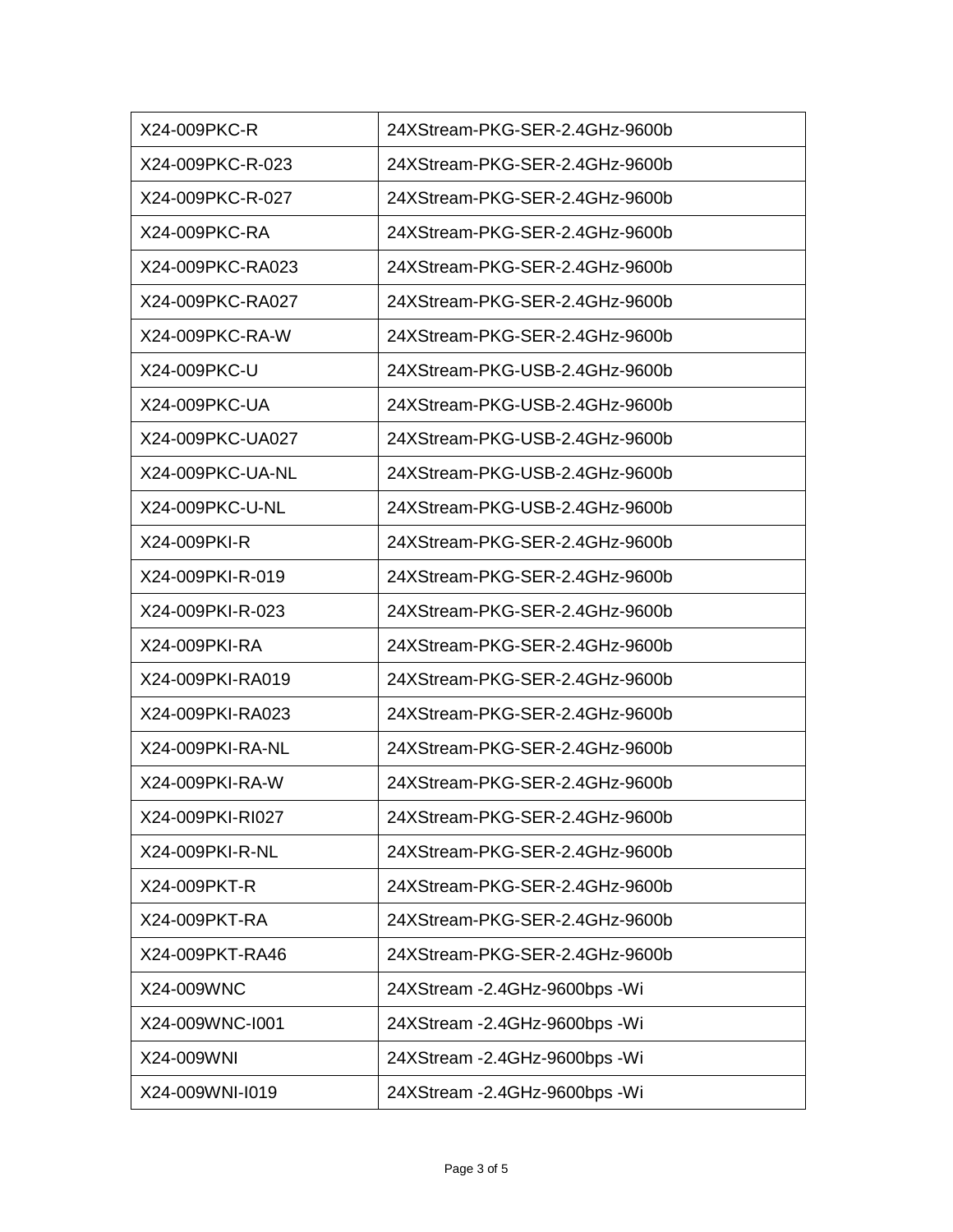| X24-009WNI-I025  | 24XStream -2.4GHz-9600bps -Wi       |
|------------------|-------------------------------------|
| X24-019-DK       | 2.4GHz-19200 bps-140mW- 3" Wir      |
| X24-019-DK-INT   | 2.4GHz-19200 bps- 3" Wire & RP      |
| X24-019NMC       | 24XStream - 2.4GHz-19200bps - MM    |
| X24-019NMI       | 24XStream -2.4GHz-19200bps -MM      |
| X24-019NMT       | 24XStream -2.4GHz-19200bps -MM      |
| X24-019NNI       | 24XStream -2.4GHz-19200bps -No      |
| X24-019NSC       | 24XStream - 2.4 GHz - 19200bps - RP |
| X24-019NSC-I013  | 24XStream - 2.4 GHz - 19200bps - RP |
| X24-019NSI       | 24XStream - 2.4 GHz - 19200bps - RP |
| X24-019NSI-003C3 | 24XStream -2.4GHz-19200bps -RP      |
| X24-019NSI-7309  | 24XStream, 2.4G 19.2k SMA F/W 5000  |
| X24-019NSI-I020  | 24XStream -2.4GHz-19200bps -RP      |
| X24-019NST       | 24XStream - 2.4GHz-19200bps - RP    |
| X24-019PKC-E     | 24XStream-PKG-ETH-2.4GHz-19200      |
| X24-019PKC-EA    | 24XStream-PKG-ETH-2.4GHz-19200      |
| X24-019PKC-R     | 24XStream-PKG-SER-2.4GHz-19200      |
| X24-019PKC-RA    | 24XStream-PKG-SER-2.4GHz-19200      |
| X24-019PKC-RA-W  | 24XStream-PKG-SER-2.4GHz-19200      |
| X24-019PKC-U     | 24XStream-PKG-USB-2.4GHz-19200      |
| X24-019PKC-UA    | 24XStream-PKG-USB-2.4GHz-19200      |
| X24-019PKI-R     | 24XStream-PKG-SER-2.4GHz-19200      |
| X24-019PKI-R-020 | 24XStream-PKG-SER-2.4GHz-19200      |
| X24-019PKI-RA    | 24XStream-PKG-SER-2.4GHz-19200      |
| X24-019PKI-RA020 | 24XStream-PKG-SER-2.4GHz-19200      |
| X24-019PKI-RA-W  | 24XStream-PKG-SER-2.4GHz-19200      |
| X24-019PKT-R     | 24XStream-PKG-SER-2.4GHz-19200      |
| X24-019PKT-RA    | 24XStream-PKG-SER-2.4GHz-19200      |
| X24-019PKT-RA-W  | 24XStreamPKG-SER-2.4GHz-19200b      |